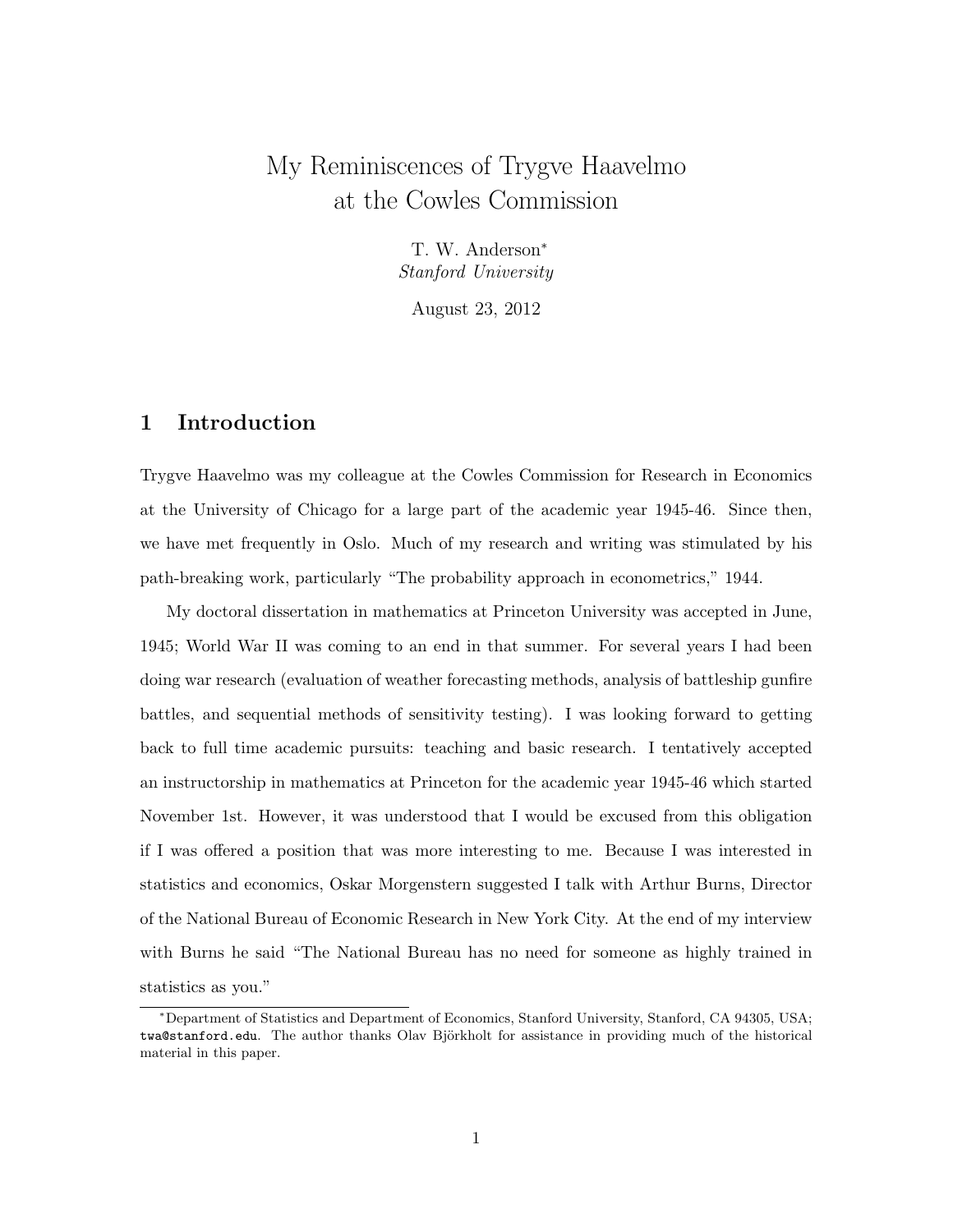In October Morgenstern suggested that I talk with Jacob Marschak, who was the director of the Cowles Commission for Research in Economics at the University of Chicago. Marschak had been at a conference on Peaceful Uses of Atomic Energy at Rye, NY (a suburb of New York City), where I met him. Marschak told me about the activities at the Cowles Commission, largely continuing Haavelmo's work on simultaneous equation models. I told him about my research in multivariate statistics including what came later to be known as "reduced rank regression." We both saw that there was a good fit between our interests.

Marschak told me that he would like to offer me a position at the Cowles Commission, but he would like to confer with his colleague Tjalling Koopmans first. He was taking the overnight train to Chicago and would talk to Koopmans the first thing in the morning. I told him that that was not satisfactory. The next day was Monday, November 1st, which was the first day of the fall semester at Princeton. I was free to accept any position I wanted before November 1, but on November 1 I was committed to teaching mathematics at Princeton. Marschak decided to offer me a position before he boarded the train. Within three weeks I was in Chicago. I left the Cowles Commission in mid-September of 1946 to become an instructor of mathematical statistics at Columbia University.

# 2 Life at the Cowles Commission

When I arrived at the Cowles Commission (the "CC"), I found that Koopmans, Roy Leipnik, and Herman Rubin were studying the use of maximum likelihood methods in simultaneous equations models. I knew Koopmans from his earlier visit to Princeton when he was interested in questions of serial correlation. Leipnik and Rubin were graduate students in mathematics at the University of Chicago.

Much of the research at the CC during 1945-46 was reported in Statistical Inference in Dynamic Economic Models (T.C. Koopmans, editor), 1950. It included a paper by Trygve, "Remarks on Frisch's confluence analysis and its use in econometrics." This paper put confluence analysis in terms of suitable probability models although Frisch had not used this language.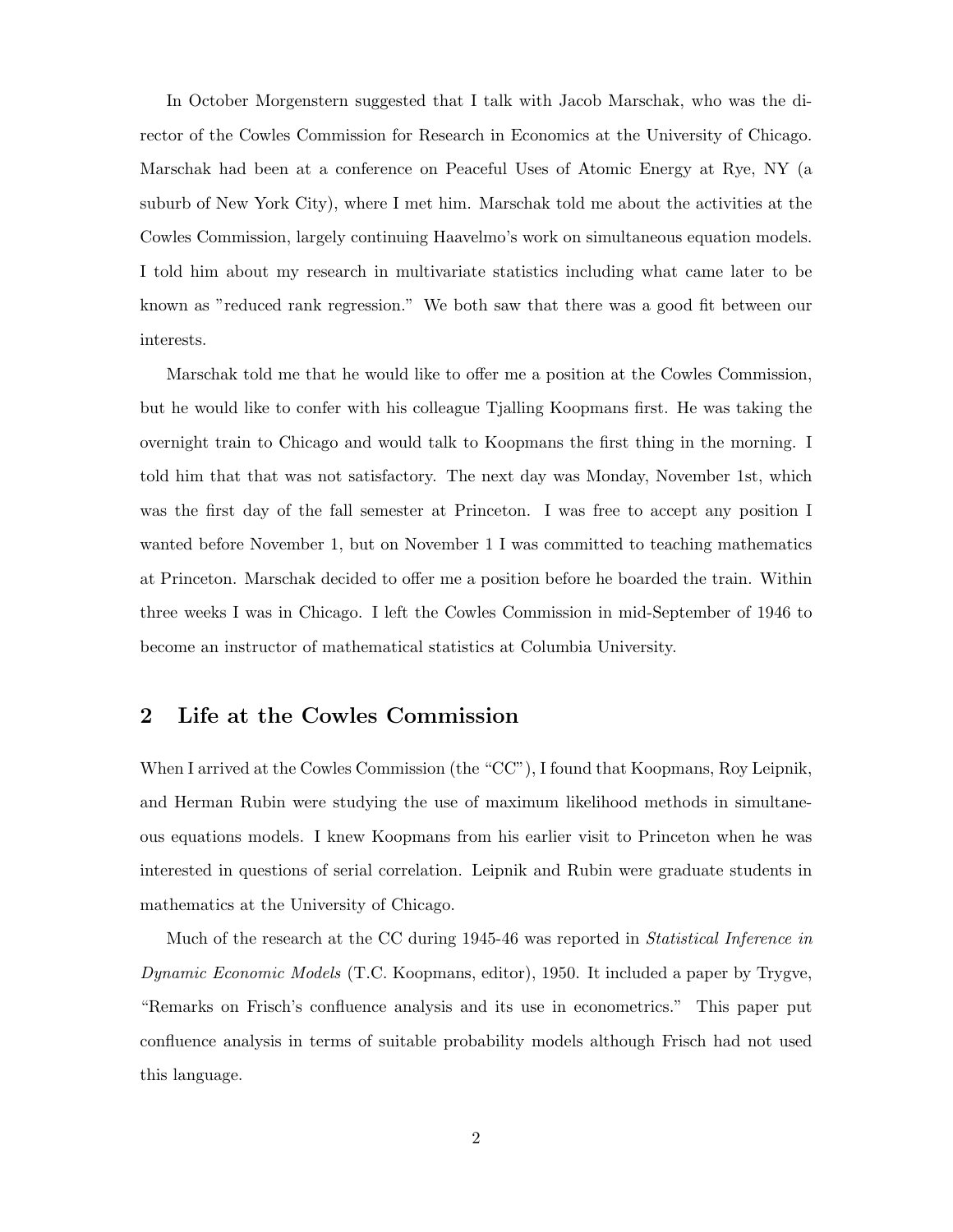In January of 1946 there was a small conference at the CC that included M.A. ("Abe") Girshick, then of the US Department of Agriculture. I knew him because we had independently developed the mathematics of the non-central Wishart distribution several years before (Anderson and Girshick, 1944). Haavelmo arrived at the CC about the same time as I. Girshick presented an example of a two-equation model of two endogenous variables and two exogenous variables. Each equation included one exogenous variable; each equation was "just" identified.

It was clear that statistical methods were needed for structural equations that were over-identified. I was prepared for that issue because of my dissertation on estimation of regression models (reduced forms) of arbitrary rank. Once the reduced form (or the relevant part of it) was estimated with the desired rank, the algebra of the "just identified" equation can be applied. The method can be framed as maximum likelihood or as multivariate analysis of variance; see Anderson and Rubin (1949, 1950).

Koopmans decided to call the application of maximum likelihood to the entire set of simultaneous equations as "Full Information Maximum Likelihood" and the development of the application to a single equation as "Limited Information Maximum Likelihood." The latter is often abbreviated to a single syllable: LIML.

Questions of notation and terminology were treated as very important. I hate to think of the amount of time that was spent on the question of whether to use row vectors or column vectors. We thought we should have a uniform notation as well as a uniform terminology.

The entire CC was housed in one huge room except for Marschak, the director, and Dickson Leavens, the business manager, who were in separate offices down the hall. Along the left side of the main room were four cubicles occupied by Koopmans, Leipnik, Rubin, and Lawrence Klein. Along the right side were cubicles for Leonid Hurwicz and me. The central space was used for seminars and had desks for latecomers, one of which was for Haavelmo and another for Sonia Adelman (later to become Mrs. Klein).

Because this room faced south it was a pleasant space. The partitions were only seven feet high in a room with twenty foot-high ceilings. However, some of the occupants had strong voices and some liked to talk a lot. The partitions had to be raised to the ceiling.

The set-up encouraged communication among the occupants and that was a good thing.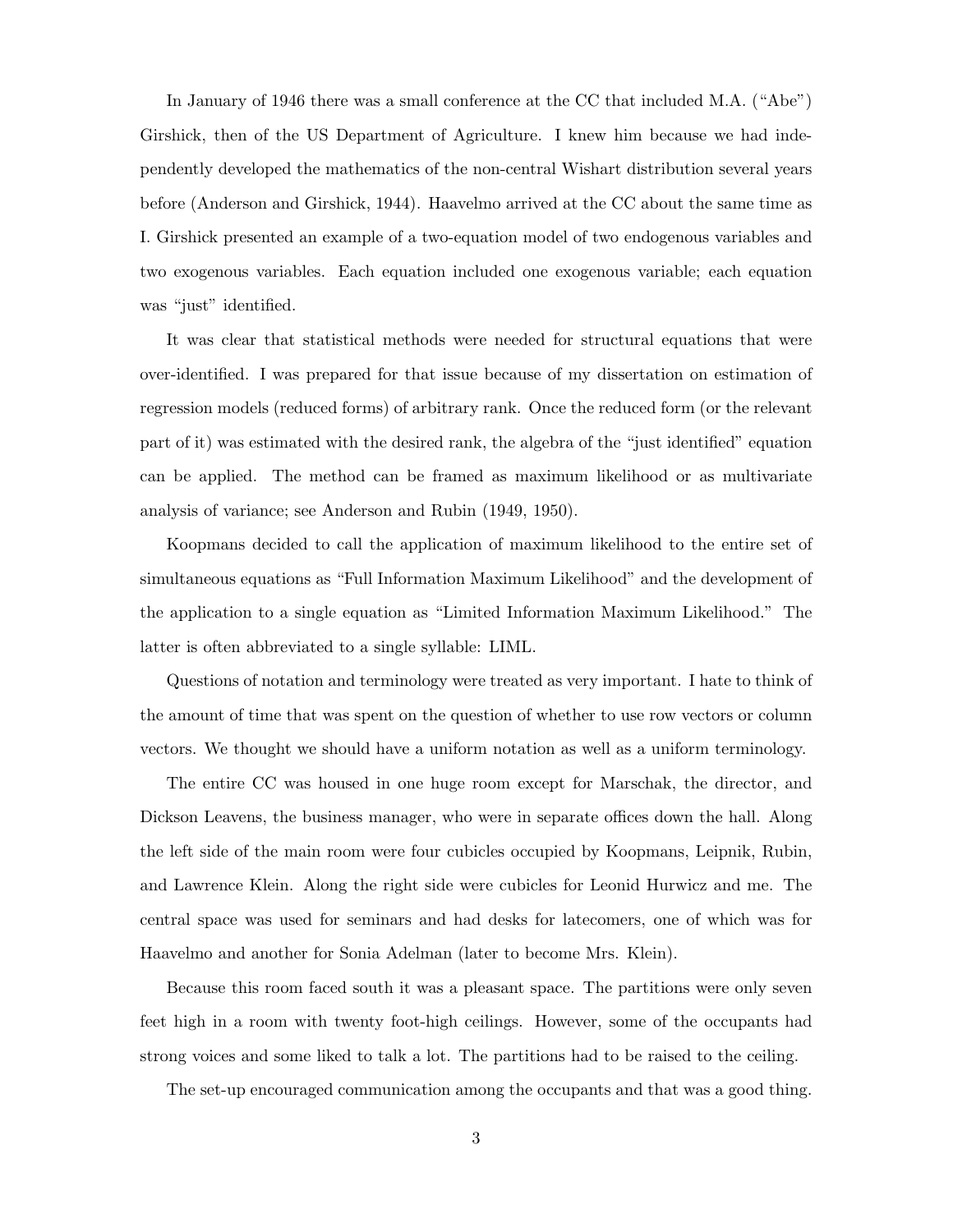Discussions and seminars were convened on short notice. Haavelmo joined many of them. A regular seminar was scheduled for each week; one member took minutes. What sometimes was a problem was that we were not all on the same time schedule. Haavelmo was quite independent; he interacted with many of us, probably more with Klein than with others. Klein was focusing on constructing a full model of the US economy.

Herman Rubin joined me in developing the LIML estimation of the coefficients of a single equation. We developed the procedure and presented it at a meeting of statisticians at the end of the summer of 1946 (Institute of Mathematical Statistics, August 23, 1946, Ithaca, New York). It took longer to analyze the asymptotic distribution theory.

# 3 Statistical analysis of the demand for food

A major interest of Haavelmo while he was at the CC was the application of the "probability approach" to the analysis of demand for agricultural products, particularly food. Haavelmo devoted several CC seminars to this subject (March 19 and November 21). One aspect of his activity was to demonstrate his approach; another purpose was to reach substantive conclusions; a third objective was to illustrate the use of the LIML estimation procedure. Approximately one-half of the paper was devoted to carrying out the calculations of the LIML estimate for one version of the model described below. (Note the second half of the title of the paper.) Anderson and Rubin could have been joint authors.

Girshick and Haavelmo collaborated on the study of quantitative research in agricultural economics sponsored by the CC and the Department of Economics of the University of Chicago. They reported this study in a 1947 Econometrica paper, "Statistical analysis of the demand for food: Example of simultaneous estimation of structural equations." Haavelmo spent two weeks in April and May, 1946, in Washington working with Girshick on this paper. They developed a model of five equations for five economic (dependent or endogenous) variables. The equations were

- A. The demand for food.
- B. The income equation.
- C. Supply of food in the retail market.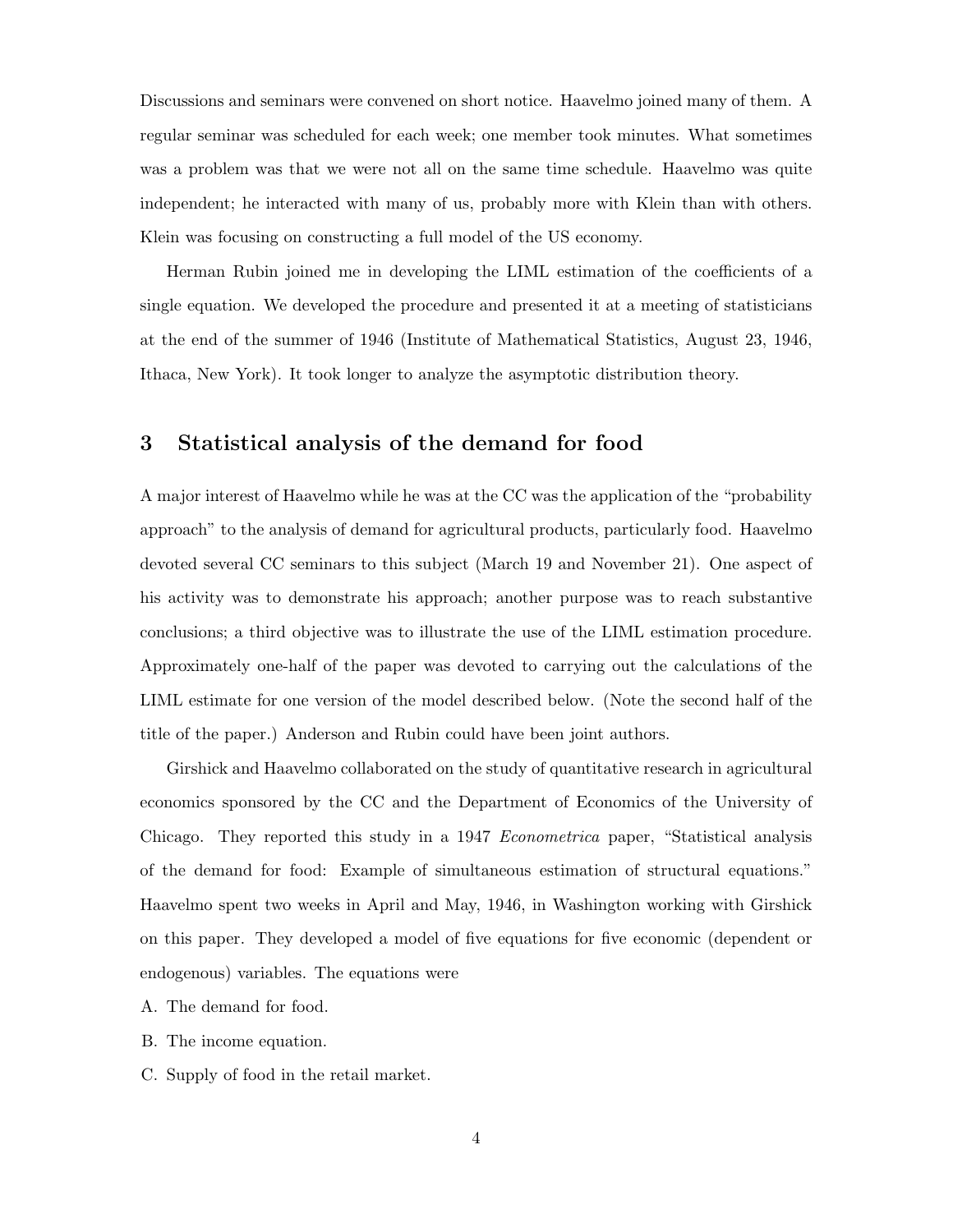- D. Supply of foodstuffs by farmers.
- E. The demand for farm food products by the commercial sector.

The jointly dependent variables were (1) food consumption, (2) food prices, (3) disposable income, (4) food production, and (5) prices received by farmers for food. These five equations for five dependent variables form a "complete system." The "predetermined" variables (also known as "exogenous variables") were (1) prices received by farmers lagged one year, (2) net investment, (3) time, and (4) disposable income lagged one year. The "reduced form" expressed the dependent variables as functions of the predetermined variables plus unobserved random variables. There were 20 observations (that is, 20 years of annual data). Every equation was identified; some were over-identified.

Since this model is complete in the sense that the set of five structured equations is equal to the number of jointly dependent variables, Girshick and Haavelmo had the choice of estimating the coefficients of the equations by Full Information Maximum Likelihood (FIML) or by Limited Information Maximum Likelihood (LIML), equation by equation. They chose the latter. One reason for the choice was that FIML required heavy computation and the numerical methods were still being developed. Another reason was that the methodology for LIML was fully developed and was therefore available to other econometricians to use. A further advantage of the use of the LIML technology is that one particular structural equation can be modified without affecting the calculations for the other structural equations.

The paper gives all of the data needed. The reduced form was estimated as a multivariate regression. Each dependent variable was a linear function of the independent variables plus an unobserved disturbance.

The raw data were refined by deflation by price indices, conversion to per capita basis, and other adjustments. One of the predetermined variables is a dependent variable lagged one year; thus the model is a first-order autoregressive model. The LIML procedure uses the eigenvalues and eigenvectors of submatrices of the constituent matrices; these were computed numerically (matrices of order two or three). The computations were summarized fully, making it easy for the reader to follow. Only desktop computers were needed. These procedures were developed by Anderson and Rubin.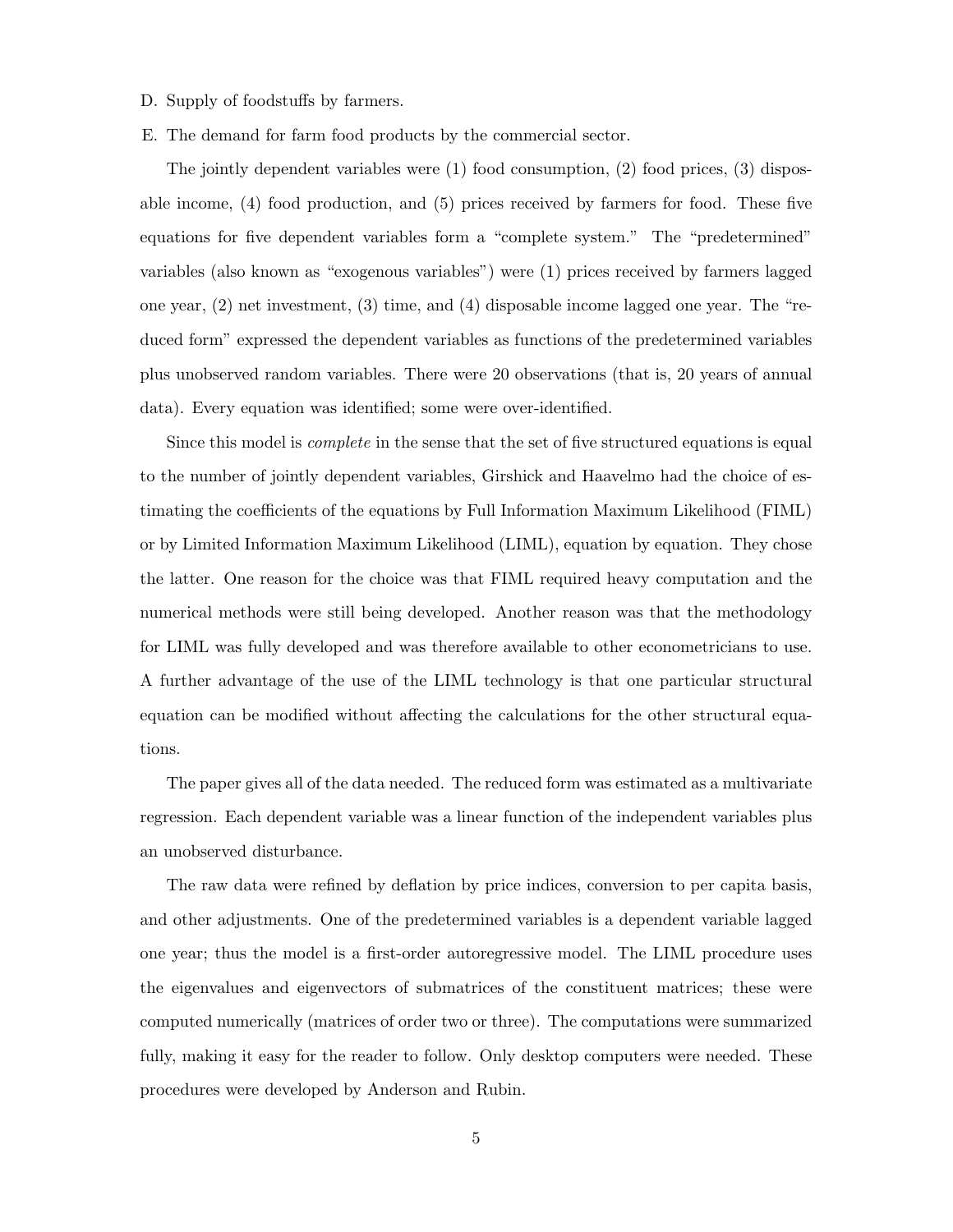### 4 The marginal propensity to consume

One of the simplest examples of the statistical study of a simultaneous equations model involves three observable variables:

- 1.  $c_t$  = consumers' expenditure;
- 2.  $y_t =$  disposable income;
- 3.  $z_t =$  investment expenditure.

One relationship between these three variables is the identity

$$
y_t = c_t + z_t.
$$

A structural or behavioral equation is the "consumption function"

$$
c_t = \alpha y_t + \beta + u_t,
$$

where  $u_t$  is an unobservable disturbance. Third,  $z_t$  is "autonomous," that is, it is determined independently. It may be a sequence of given numbers or it may be a random variable stochastically independent of  $u_t$ . From the identity and the consumption function, we can derive a "reduced form"

$$
c_t = \frac{\alpha}{1 - \alpha} z_t + \frac{\beta}{1 - \alpha} + \frac{u_t}{1 - \alpha},
$$
  

$$
y_t = \frac{1}{1 - \alpha} z_t + \frac{\beta}{1 - \alpha} + \frac{u_t}{1 - \alpha};
$$

each of these is a regression. From either of these two equations one can derive consistent estimates of  $\alpha/(1-\alpha)$ ,  $\beta/(1-\alpha)$ , and  $1/(1-\alpha)$  and hence consistent estimates of  $\alpha$  and  $\beta$ . However, if the parameters of the consumption function are estimated by the regression of  $c_t$  on  $y_t$ , the estimates are not consistent (because  $u_t$  is not independent of  $y_t$ ).

Haavelmo goes on to consider elaborations of this model. For example, he considers a model in which investment  $z_t$  is the sum of an autonomous part and a part depending linearly on income  $y_t$ .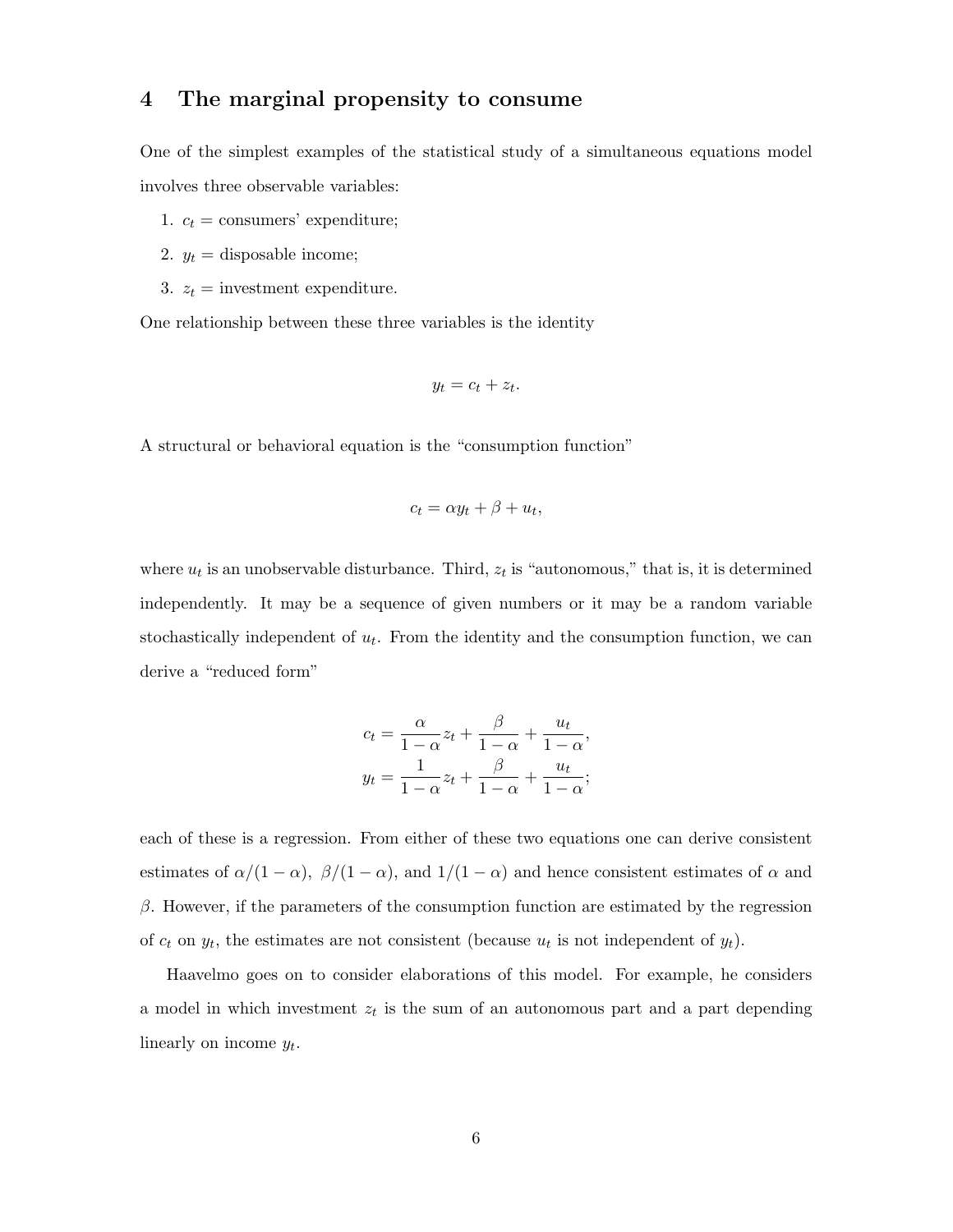This paper was completed in June of 1946 and submitted to JASA. A footnote acknowledges my pointing out that a confidence region for two parameters can be obtained in terms of Hotelling's  $T^2$ .

### 5 Cowles Commission Conference, September 19 to 21, 1946

Before I left for Columbia in late September, there was a conference at the CC to discuss many of the statistical problems of simultaneous equation models that had arisen since I arrived at the CC in November 1945. The participants included Kenneth Arrow, Harold Davis, Olav Reiersol, Gerhard Tintner, and Allen Wallis, among others. Haavelmo had returned to Oslo to defend his doctoral thesis (Haavelmo, 1944). The key topic was the LIML estimation procedures (also called "reduced form method") and related problems such as identification, small-sample confidence regions, medium-sized sample confidence regions, aggregation, and testing multiple hypotheses. Most of the second day was spent on the "reduced form method" (LIML).

In building a model the econometrician may start with a set of G structural or behavior equations such as items  $A-E$  in Section 3. These equations can be solved for the G economic or dependent variables. The relevant data can be summarized as a  $T \times G$  matrix Y of G dependent (economic) variables observed over T time points and a  $T \times K$  matrix Z of K independent variables. In Girshick and Haavelmo (1947)  $G = 5$ ,  $K = 4$ , and  $T = 20$ . The reduced form is a multivariate regression

$$
Y = Z\Pi + V,
$$

where  $\Pi$  is a  $K \times G$  matrix of parameters and V is a  $T \times G$  matrix of (unobservable) disturbances. The rows of  $V$  are independent normal vectors with covariance matrix  $\Omega$ .

The first step of the Anderson–Rubin procedure is the estimate  $\Pi$  by the regression of  $Y$  on  $Z$ ,

$$
P = (Z'Z)^{-1}Z'Y.
$$

The sample covariance matrix of the residuals  $Y - ZP$  estimates the covariance matrix  $\Omega$ .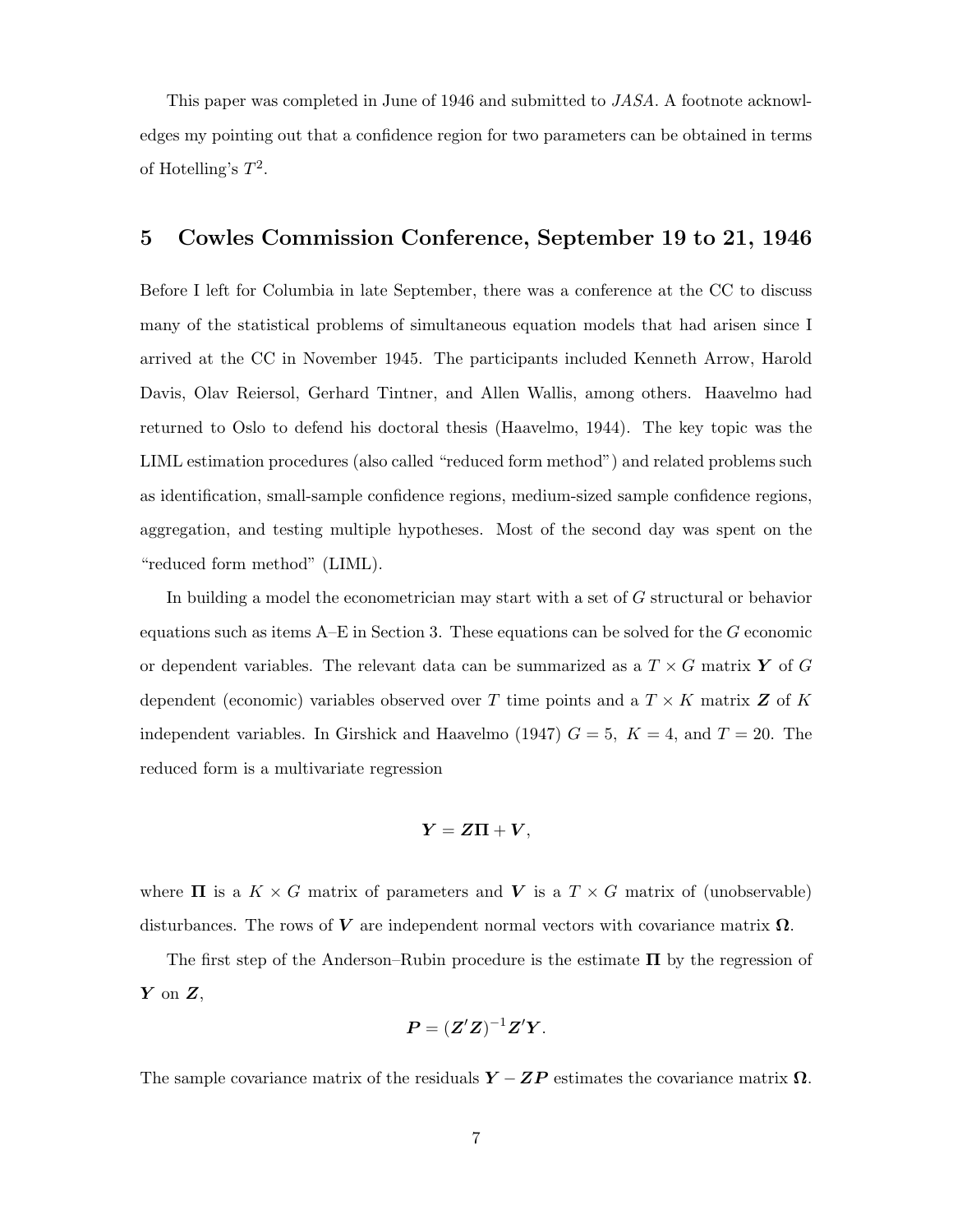A particular structural equation may involve a subset of  $Y$  and a subset of  $Z$ 

In each structural equation there are some  $y_{gt}$  depending on some  $z_{kt}$ . The LIML method of estimation is to find the linear combination of  $y$ 's with smallest variance after removing the effect of the z's excluded from that structural equation. The method is a kind of multivariate analysis of variance. The computations were described completely in Girshick and Haavelmo (1947); the mathematical development was reported in Anderson and Rubin (1949).

Another approach to inference in simultaneous equation models is to assume that the equations hold for "true values" of the variables, but these variables are subject to "errors of measurement." This formulation is more like the approach of Ragnar Frisch in his Confluence Analysis, 1934. Haavelmo had been a student of Frisch as well as an assistant. A formulation of this model was given by Gerhard Tintner in 1946.

Leo Hurwicz and I compared the Haavelmo approach (which we called "shocks in equations") with the Tintner model (which we called "errors in variables"). Hurwicz had studied at the London School of Economics and the Massachusetts Institute of Technology. He had been a member of the Institute of Meteorology at the University of Chicago from 1942 to 1944. He presented our paper "Errors and shocks in economic relationships" at the Econometric Society in Washington, DC, on September 8, 1947.

#### 6 Other activities

Haavelmo returned to Oslo in September. He gave one "trial lecture" on September 28 and a second trial lecture September 30. The defense of his doctoral dissertation, "The probability approach in econometrics," took place October 1. The examiners ("opponents") were Ragnar Frisch and Lange Nielsen. After his dissertation was accepted Haavelmo returned to Chicago.

One of the recurring problems was how to compute the quantities needed for analysis. John von Neumann, who knew Marschak from Berlin or Vienna, occasionally visited the CC on his trips between Princeton and the West. Each time we asked him for suggestions. His usual answer was that at Princeton they were developing a powerful computer; when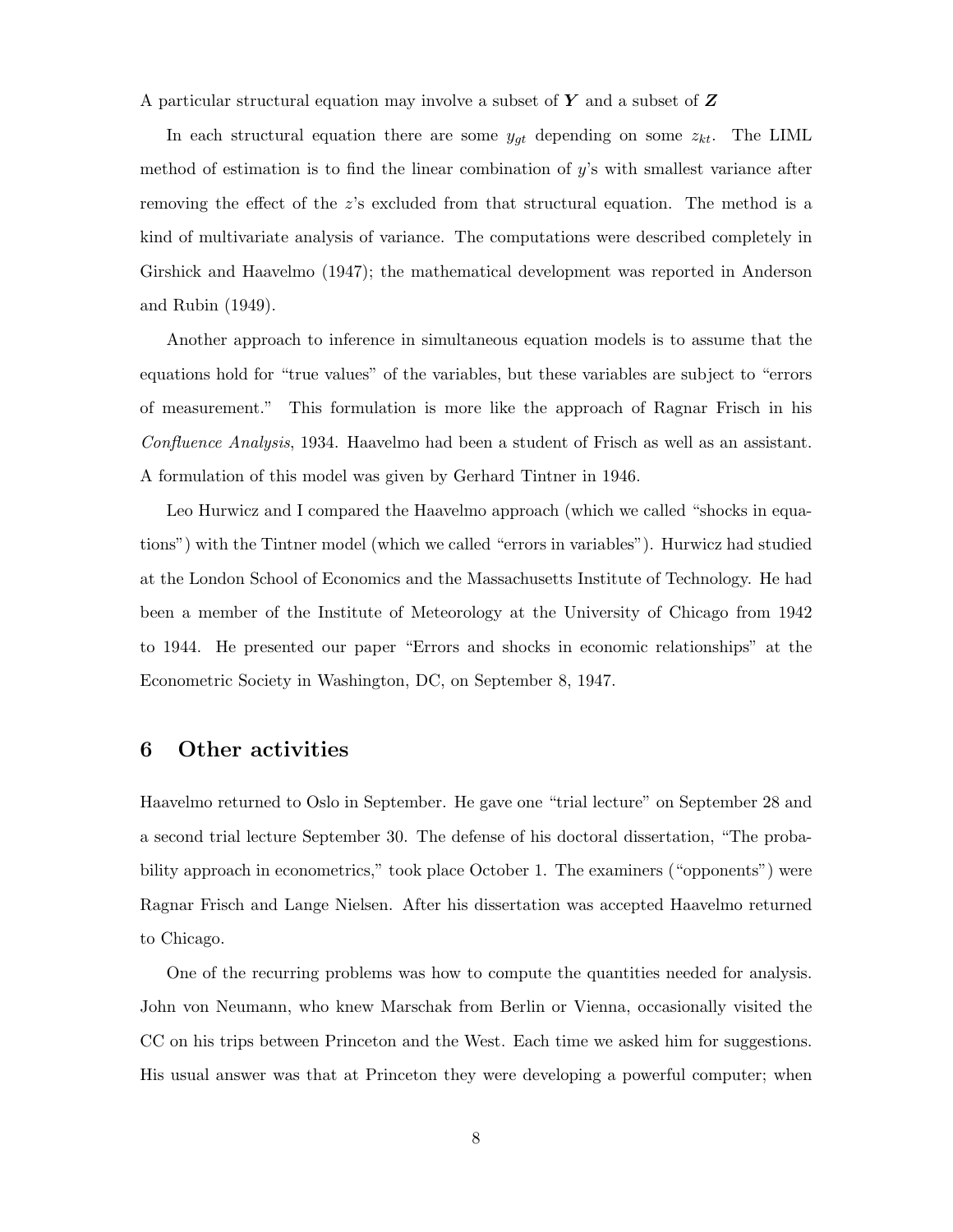that was finished he would answer our questions. It is ironic that for typical models in practice (a small number of endogenous variables in an equation) the LIML method is still the preferred method. Enhanced computing power has not changed that fact.

The university organized weekly lectures on the important developments in the war years, such as Frank Lloyd Wright on architecture and Schöenberg on music; von Neumann gave the lecture on mathematics. In view of Kurt Gödel's results on consistency and solvability, von Neumann expressed the view that mathematics was an experimental science, in the sense that no contradiction so far has been found.

#### 7 Three Sailors

Trygve, Larry and I thought that we should exploit the proximity of the CC to Lake Michigan. Accordingly we bought a used sailboat of modest size. We spent many evenings and weekends putting our boat in shape. Made of wood, it required stripping the paint, sanding the hull, and repainting it. Finally it was ready! Since we could not get a mooring near the CC, we got one downtown near the Navy Pier and Grant Park. It was really a harbor for large yachts. We needed a dinghy (a small row boat) to get from the shore to the mooring. Trygve and Larry were delighted to find a dinghy made by KARL MARX.

I got a friend who was a veteran sailor to help me get our boat from the garage near the CC to a boat entry to our mooring. One fine day Larry and I proceeded to the harbor and took the dinghy to our boat. Neither of us had sailed a boat, but we understood the physics of it. We started raising the sails, but neither of us had tied the dinghy to our boat. To our horror we saw our dinghy being blown by a west wind towards the open water of Lake Michigan.

We hurriedly finished putting up the sails and headed after the dinghy. The dinghy was being blown towards the space between the arms of the breakwaters of the harbor. It did not take us long to realize that not only was the dinghy being blown toward Michigan, but we were, too. We gave up the dinghy, and looked to save ourselves. We tacked back and forth, but still moved eastward. Finally I went to the bow of our boat and grabbed on to a boat moored near the breakwater. We simply waited for the harbor master in his power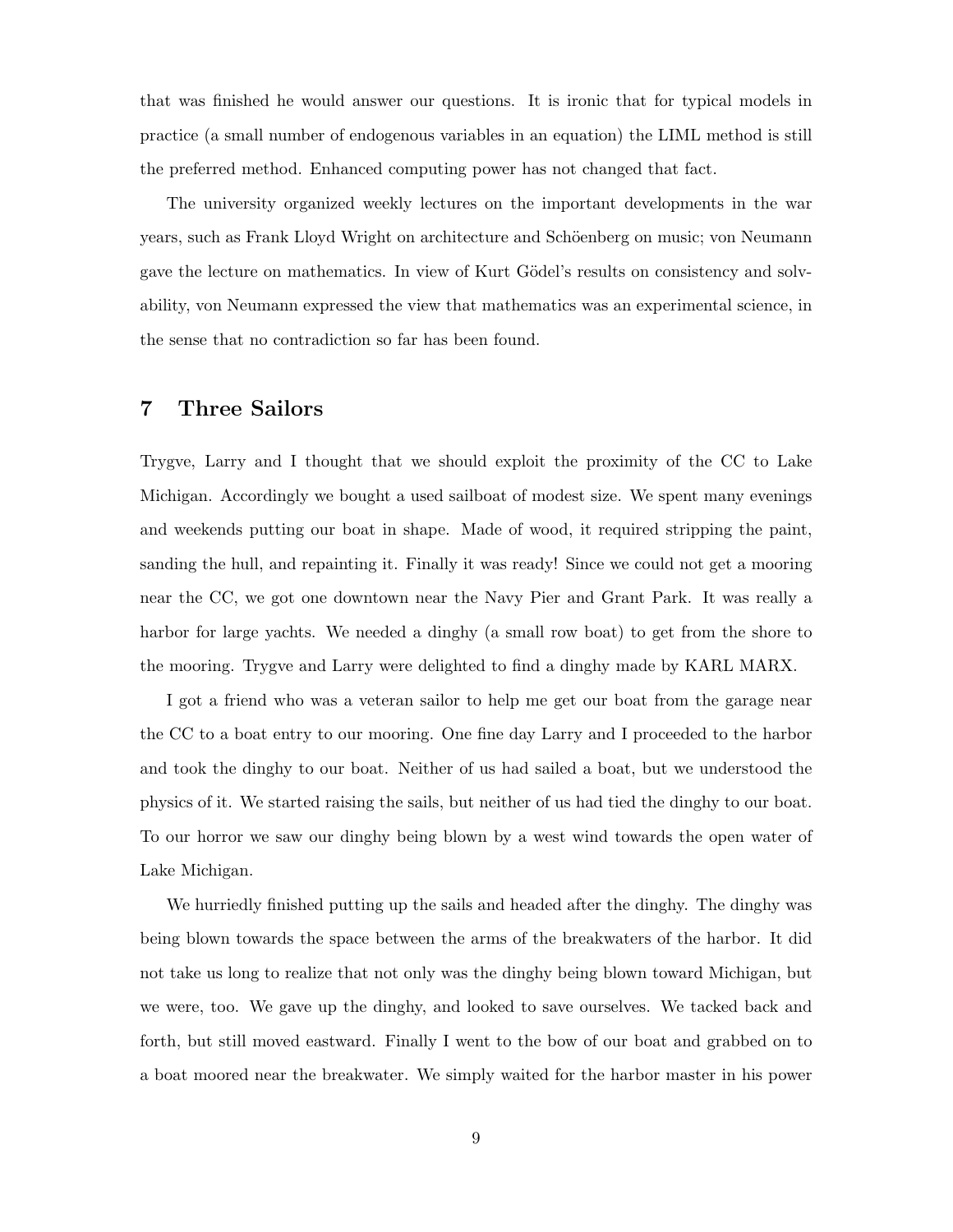boat to pick us up and take us to our mooring. After we took down our sails and tied our boat to its mooring, the harbor master took us to shore.

Several days later Trygve told us that he was by the harbor the previous evening and could not see our boat. The three of us proceeded to the harbor. We were dismayed to see that our boat was moored, but the mast was broken and was tied to the hull. We learned that in a storm with an east wind our boat was blown off its mooring and onto the rocks lining the harbor. At that point we gave up our dreams of sailing Lake Michigan. Sonia, Dorothy, and Beulah were very disappointed; they never got on our boat.

### 8 Postscript

The LIML or "reduced form" method of estimating the coefficients of a structural equation was developed as a maximum likelihood procedure. In many problems the likelihood approach has some desirable small-sample properties as well as optimal asymptotic properties. The LIML method also has an interpretation in terms of the multivariate analysis of variance.

Anderson, Stein, and Zaman (1985) have shown that the LIMLK estimator is admissible when the LIMLK estimator is the LIML estimator with the sample covariance matrix replaced by the assumed model covariance matrix. The September 1946 conference and Girshick–Haavelmo show that the LIML estimator was feasible; that is, computational procedures were available. Why has the econometric community been so reluctant to accept them? See Anderson (1991, 2005) for more history.

# References

Anderson, T. W. 1945. The non-central Wishart distribution and its application to problems in multivariate statistics. Ph.D. thesis, Princeton University. URL http://statistics. stanford.edu/twa.

<sup>——. 1991. &</sup>quot;Trygve Haavelmo and simultaneous equation models." Scand. J. Statist. 18 (1):1–19.